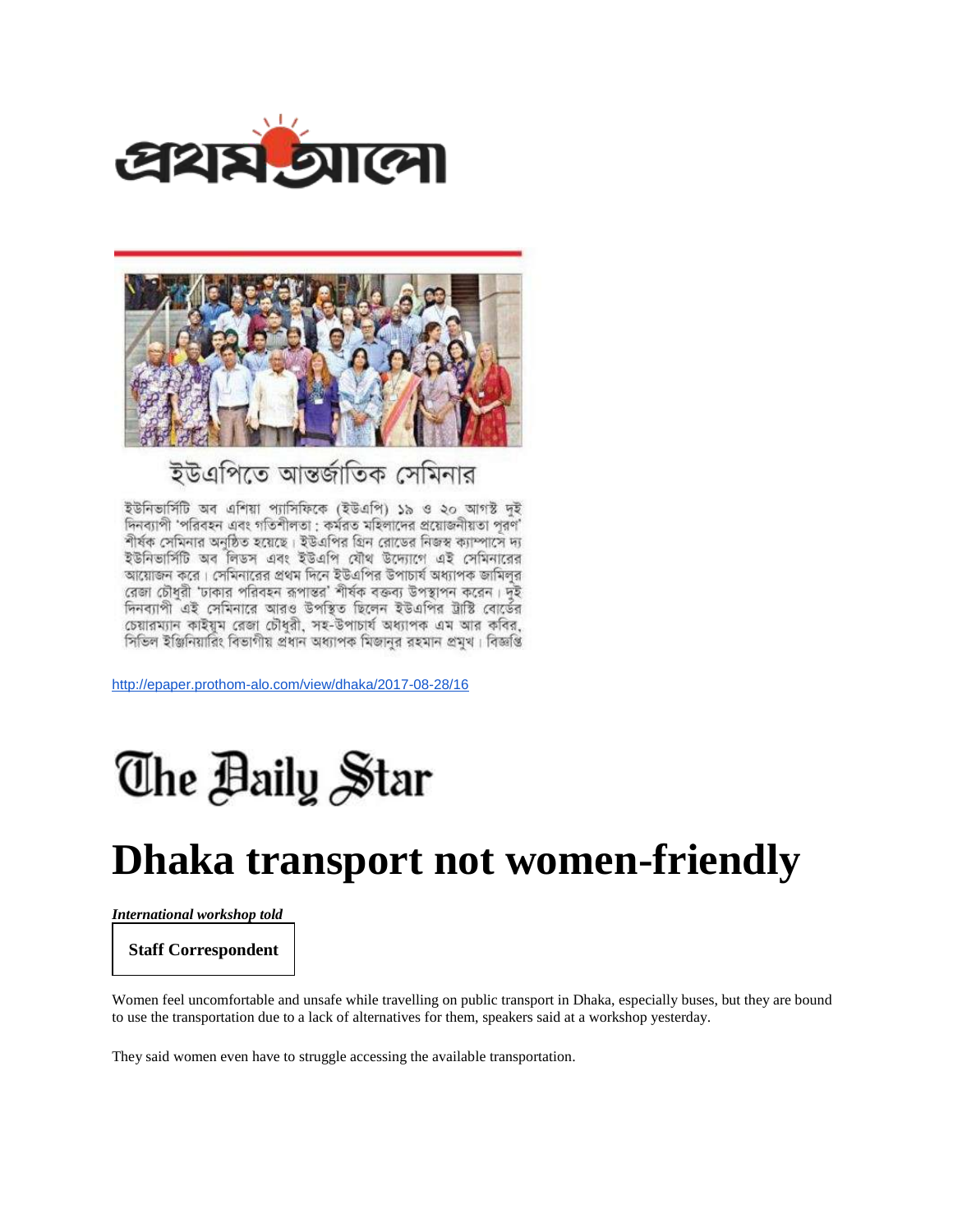Those who prefer walking to riding buses cannot walk comfortably as most of the roads in the capital do not have good walking facility, they said, adding that the surrounding environment of the footpaths was also women-unfriendly. The University of Leeds and University of Asia Pacific (UAP) jointly organised the workshop on UAP campus in the capital.

Poor working women are the worst sufferers; therefore, the authorities concerned should ensure their easy access to public transport by increasing the number of buses and making those women-friendly, said the speakers. They also urged the authorities to build wide and well-structured footpaths, and ensure lighting facilities on the footpaths. Faculties of different local and international universities took part in the workshop. Dr James Evans, a professor of the University of Manchester, said boarding and exiting the busses is the biggest challenge for the women, and they have to fight with other male passengers to get access there. Besides, they do not feel safe walking on the footpaths, especially during night, and when they walk people's attitude makes them uncomfortable, he said. Therefore, the authorities should increase lighting facilities and ensure police presence on the footpaths, he added.

Karen Lucas, professor of the University of Leeds, said a coordinated government approach is a must to solve the women's problems in transportation. Men should change their negative attitude towards women and help the latter as much as they can, she said. Farzana Rahman, a professor of UAP; Debra Efroymson, international adviser to the Institute of Wellbeing in Bangladesh; and Dr Nova Ahmed, an associate professor of North South University, also spoke among others.

<https://dev.thedailystar.net/city/dhaka-transport-not-women-friendly-1451671>



**Int'l workshop on 'Transport and mobility: Meeting the needs of working women' at UAP**



Prof Dr Jamilur Reza Choudhury, Vice Chancellor of University of Asia Pacific makes a presentation at a two-day long international workshop on "Transport and Mobility: Meeting the Needs of Working Women" held at the University recently.